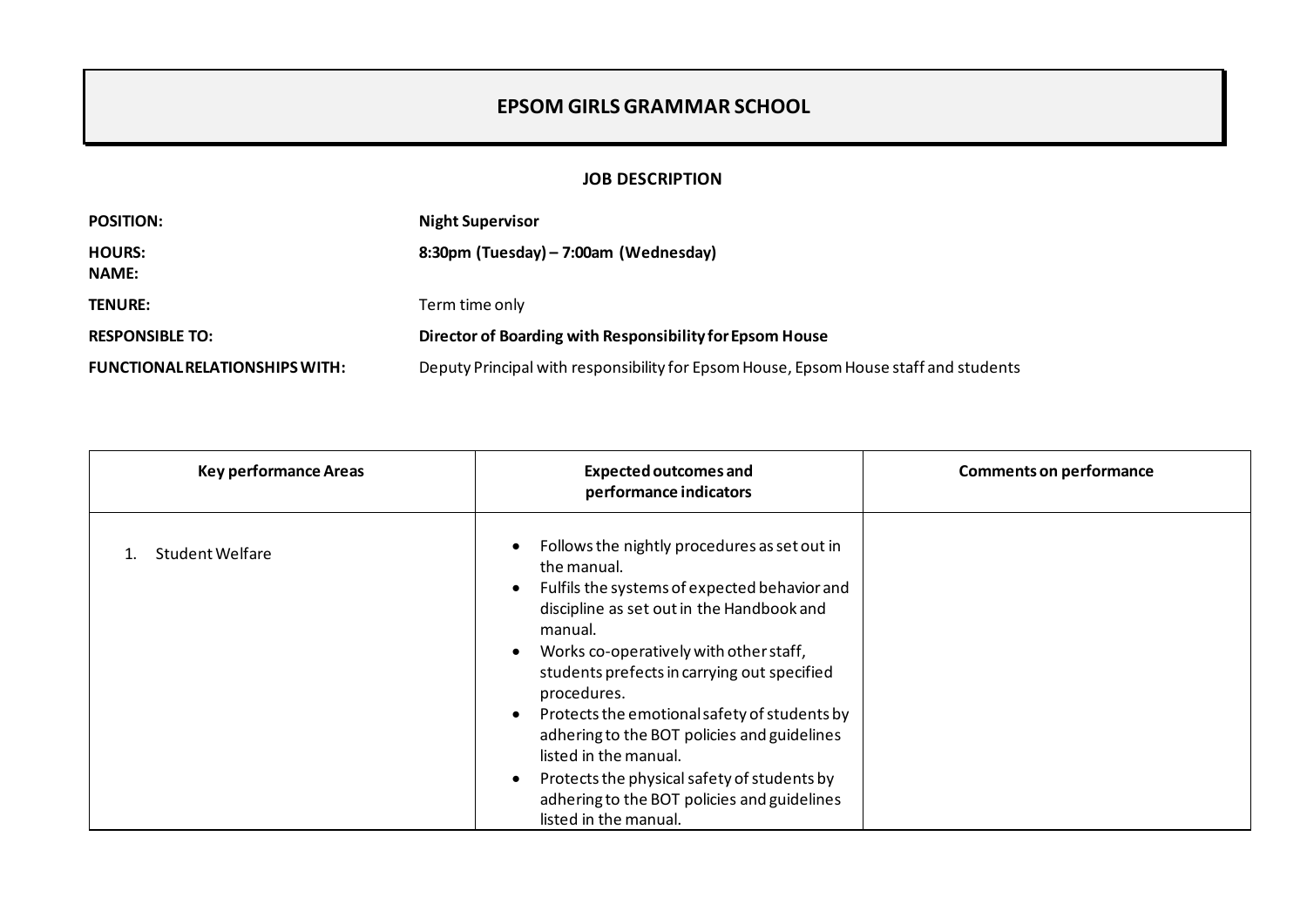|                  | Identifies concerns and works individually<br>$\bullet$<br>and consultatively towards solutions.<br>Attends Professional Development training<br>regarding issues relevant to working with<br>young women.<br>Attends sick students, makes emergency<br>medical arrangements where necessary.                                                                                                                                                                                                                                                                                                                                                                                                                                                                                                                                                                                                                                                                                                                                                   |  |
|------------------|-------------------------------------------------------------------------------------------------------------------------------------------------------------------------------------------------------------------------------------------------------------------------------------------------------------------------------------------------------------------------------------------------------------------------------------------------------------------------------------------------------------------------------------------------------------------------------------------------------------------------------------------------------------------------------------------------------------------------------------------------------------------------------------------------------------------------------------------------------------------------------------------------------------------------------------------------------------------------------------------------------------------------------------------------|--|
| Management<br>2. | Manages the EH office systems and<br>procedures in a professional manner as listed<br>in the manual and EH handbook.<br>Carries out delegated responsibilities.<br>Responsible for the EH office, students and<br>environment whilst on duty.<br>Keeps the required records including a<br>$\bullet$<br>written account of what happened whilst on<br>a shift as part of hand over.<br>Provides relevant information at the weekly<br>$\bullet$<br>staff meetings.<br>Provides relevant and appropriate EH<br>information to parents, public and school<br>bearing in mind the Privacy Act.<br>Participates in Professional Development in<br>areas appropriate to office management and<br>keeps pace with technological advances.<br>Participates in the consultation and<br>$\bullet$<br>evaluation processes of management.<br>Identifies problems and identifies solutions<br>$\bullet$<br>to take to a consultation process.<br>Follows all office systems.<br>Informs the Director of any serious problems<br>(as listed in the manual). |  |